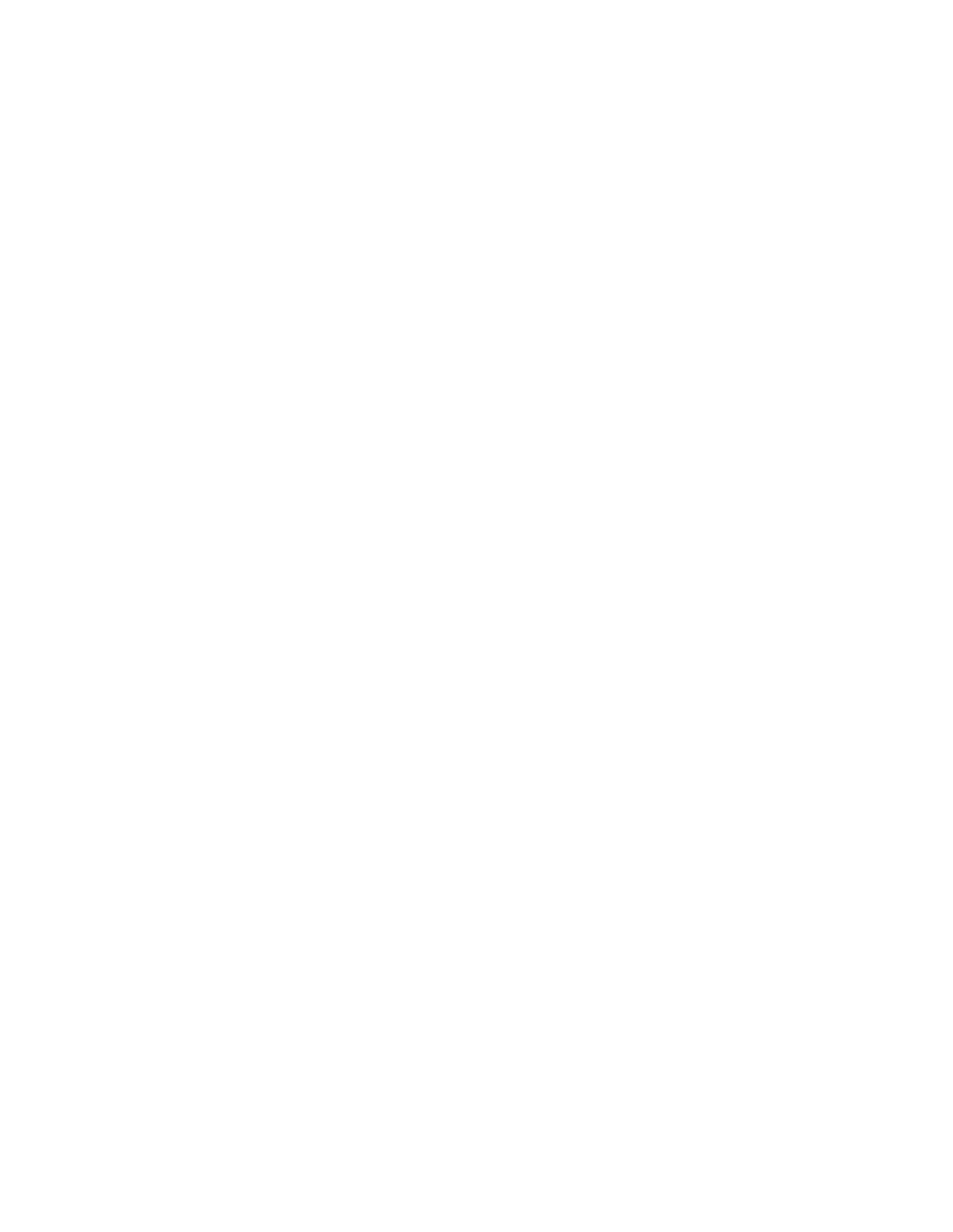**film** #i **RG265 Thomas County, Nebraska** 

ADDED ENTRIES:

PERSONAL PROPERTY--VALUATION--THOMAS COUNTY MARRIAGES--NEBRASKA--THOMAS COUNTY REAL ESTATE--VALUATIONS--THOMAS COUNTY SOLDIERS AND SAILORS--THOMAS COUNTY (NEB.) � VOTER REGISTRATIONS--THOMAS COUNTY (NEB.) �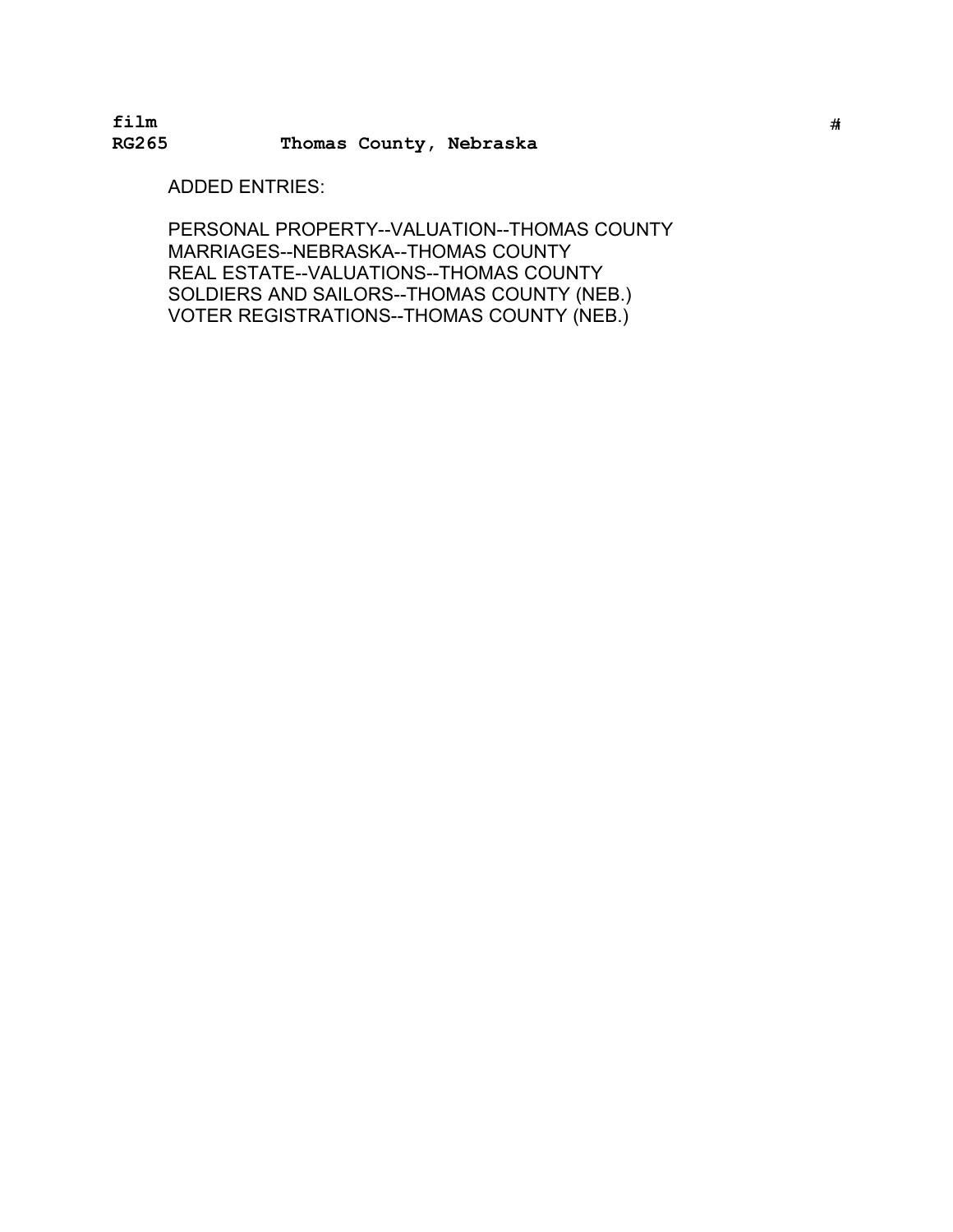### **film** #<sup>2</sup> **RG265 Thomas County, Nebraska**

Thomas County was the site chosen by Charles Edwin Bessey, a prominent botanist, to experiment with tree growth in the area. This became the Bessey division of the Nebraska National Forest in 1902. Cattle raising is the prevalent industry in the county.

The county was named for Major General H. Thomas of Civil War fame.

# **SCOPE AND CONTENT NOTE**

Assessment Records were accessioned in 2006 comprising 374 volumes. These are described in Subgroup One, Assessor, 1889-1966. Other records for Thomas County include three volumes of marriage records on microfilm, listed in Subgroup Four, Series One. The collection is divided into the following subgroups: 1) Assessor, 1889-1966; 2) Treasurer (no records); 3) County Board of Commissioners (no records); 4) County Clerk, 1887-1993; 5) Register of Deeds (no records); 6) County Court (no records); 7) District Court (no records); 8) Superintendent of Schools (no records); and 9) School District Records (no records).

The Marriage Records of Thomas County were microfilmed by the Genealogical Society of Utah in 1995 with the cooperation of the Nebraska State Historical Society and the county officials. All other records for the county are at the courthouse in Thedford.

### **DESCRIPTION**

### **SUBGROUP ONE ASSESSOR**

#### **SERIES ONE PRECINCT ASSESSMENT RECORDS, 1889-1937**

| $V.01-02$   | 1888 | Natick & Thedford precincts         |
|-------------|------|-------------------------------------|
| $V.03-05$   | 1889 | Norway, Natick & Thedford precincts |
| $V.06-09$   | 1890 | Norway, Natick, Thedford and Seneca |
| $V.10-13$   | 1891 | Norway, Natick, Thedford and Seneca |
| $V.14-17$   | 1892 | same as above (4 pcts)              |
| $V.18-21$   | 1893 | same as above (4 pcts)              |
| $V.22 - 25$ | 1894 | same as above (4 pcts)              |
| $V.26-29$   | 1895 | same as above (4 pcts)              |
| $V.30-33$   | 1896 | same as above                       |
| $V.34-37$   | 1897 | same as above                       |
| $V.38-41$   | 1898 | same as above                       |
| $V.42 - 45$ | 1899 | same as above                       |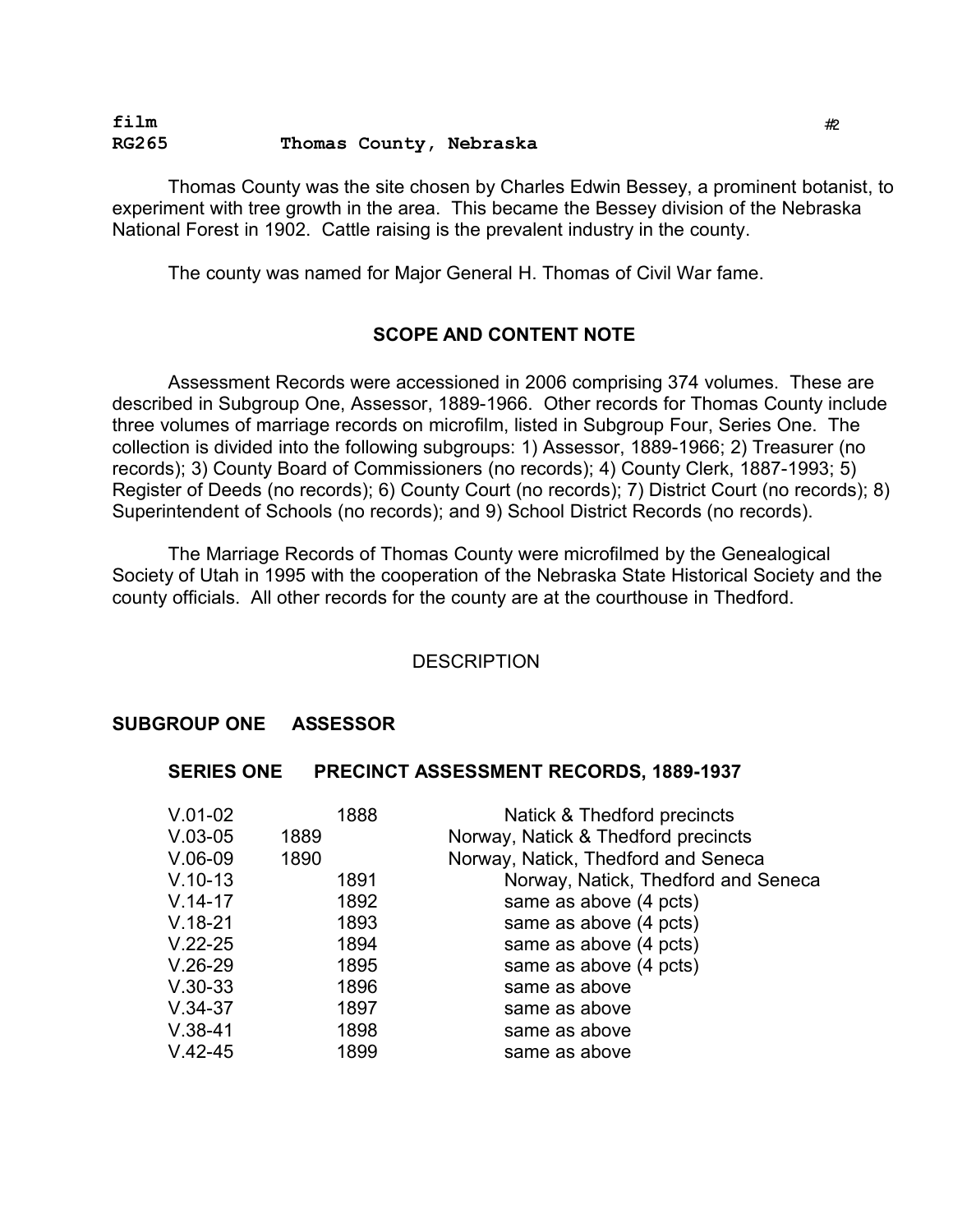| <b>SUBGROUP ONE</b> | <b>ASSESSOR</b> |                                                                       |
|---------------------|-----------------|-----------------------------------------------------------------------|
| <b>SERIES ONE</b>   |                 | <b>PRECINCT ASSESSMENT RECORDS, 1889-1937</b>                         |
| $V.46-49$           | 1900            | Norway, Natick, Thedford and Seneca                                   |
| $V.50-53$           | 1901            | same as above                                                         |
| $V.54-59$           | 1902            | Corner, Dismal, Natick, Norway, Seneca and                            |
| <b>Thedford</b>     |                 |                                                                       |
| $V.60-65$           | 1903            | same as 1902                                                          |
| $V.66-68$           | 1904            | <b>Thedford and Dismal</b>                                            |
|                     |                 | Norway and Seneca                                                     |
|                     |                 | <b>Corner and Natick</b>                                              |
|                     |                 | NOTE: 1904 (mold, loose damaged volumes)                              |
| $V.69-71$           | 1905            | same as 1904                                                          |
| $V.72-74$           | 1906            | same as 1904                                                          |
| $V.75-77$           | 1907            | same as 1904                                                          |
| $V.78-82$           | 1908            | Personal (water and mold damage)                                      |
| $V.83-85$           | 1908            | Real Estate (water and mold damage)<br>same as 1904                   |
| $V.86-91$           | 1909            | Personal (water and mold damage)                                      |
| $V.92-97$           | 1909            | <b>Real Estate</b>                                                    |
| $V.98-93$           | 1910            | Personal                                                              |
| $V.94-99$           | 1910            | <b>Real Estate</b>                                                    |
| $V.100-105$         | 1911            | Personal                                                              |
| $V.106-111$         | 1911            | <b>Real Estate</b>                                                    |
| $V.112 - 117$       | 1912            | Personal                                                              |
| V.118-123 1912      |                 | <b>Real Estate - MISSING</b>                                          |
| $V.124-129$         | 1913            | Personal                                                              |
| $V.130-136$         | 1913            | <b>Real Estate</b>                                                    |
|                     |                 | Banner, Corner, Dismal, Natick, Norway,                               |
|                     |                 | Seneca and Thedford                                                   |
| $V.137-143$         | 1914            | Personal                                                              |
| $V.144 - 151$       | 1915            | Personal                                                              |
|                     |                 | Banner, Corner, Dismal, Natick, Norway,<br>Seneca, Thedford and Wells |
| $V.152 - 158$       | 1914-1915       | Real Estate (no Wells precinct)                                       |
| $V.159-166$         | 1916            | Personal                                                              |
| $V.167-175$         | 1916            | Livestock, Field Record                                               |
| $V.176-183$         | 1917            | Personal                                                              |
| $V.184-191$         | 1918            | Personal                                                              |
| V.192-199           | 1919            | Personal                                                              |
|                     |                 |                                                                       |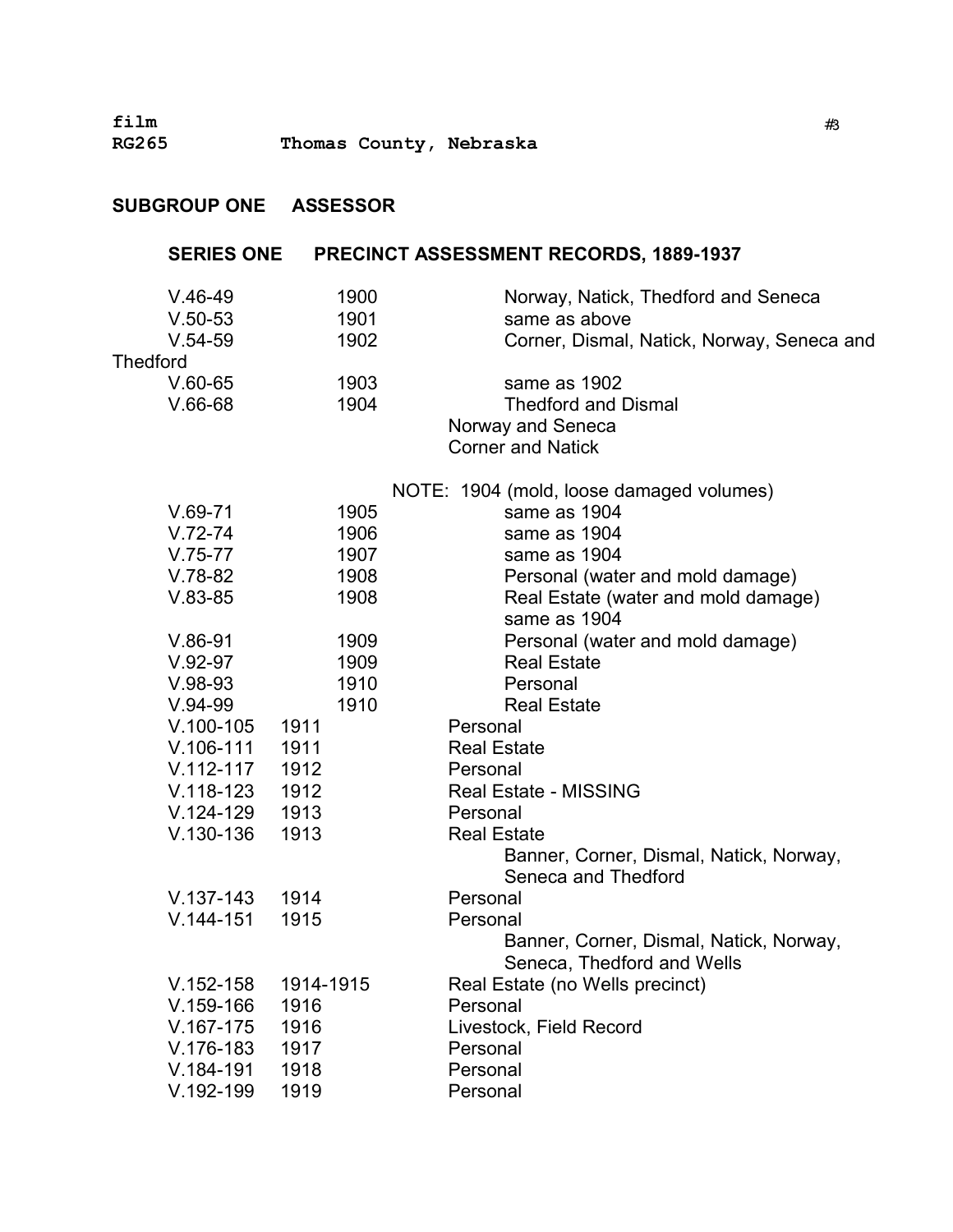| film          |                | #4                                                               |
|---------------|----------------|------------------------------------------------------------------|
| <b>RG265</b>  | Thomas County, | Nebraska                                                         |
| $V.200 - 207$ | 1916-1919      | Real Estate (mold damage to covers)                              |
| $V.208 - 215$ | 1918           | <b>Livestock Field Record</b>                                    |
| $V.216-223$   | 1919           | Livestock Field Record                                           |
| $V.224 - 231$ | 1920           | Personal                                                         |
| $V.232 - 242$ | 1920           | <b>Real Estate</b>                                               |
|               |                | Banner, Corner, Dismal, Halsey Village, Natick,                  |
| Norway        |                |                                                                  |
|               |                | Seneca, Seneca Village, Thedford, Thedford Village,<br>and Wells |
| $V.243 - 251$ | 1921           | Personal and Recap                                               |
| $V.252 - 259$ | 1921           | <b>Real Estate</b>                                               |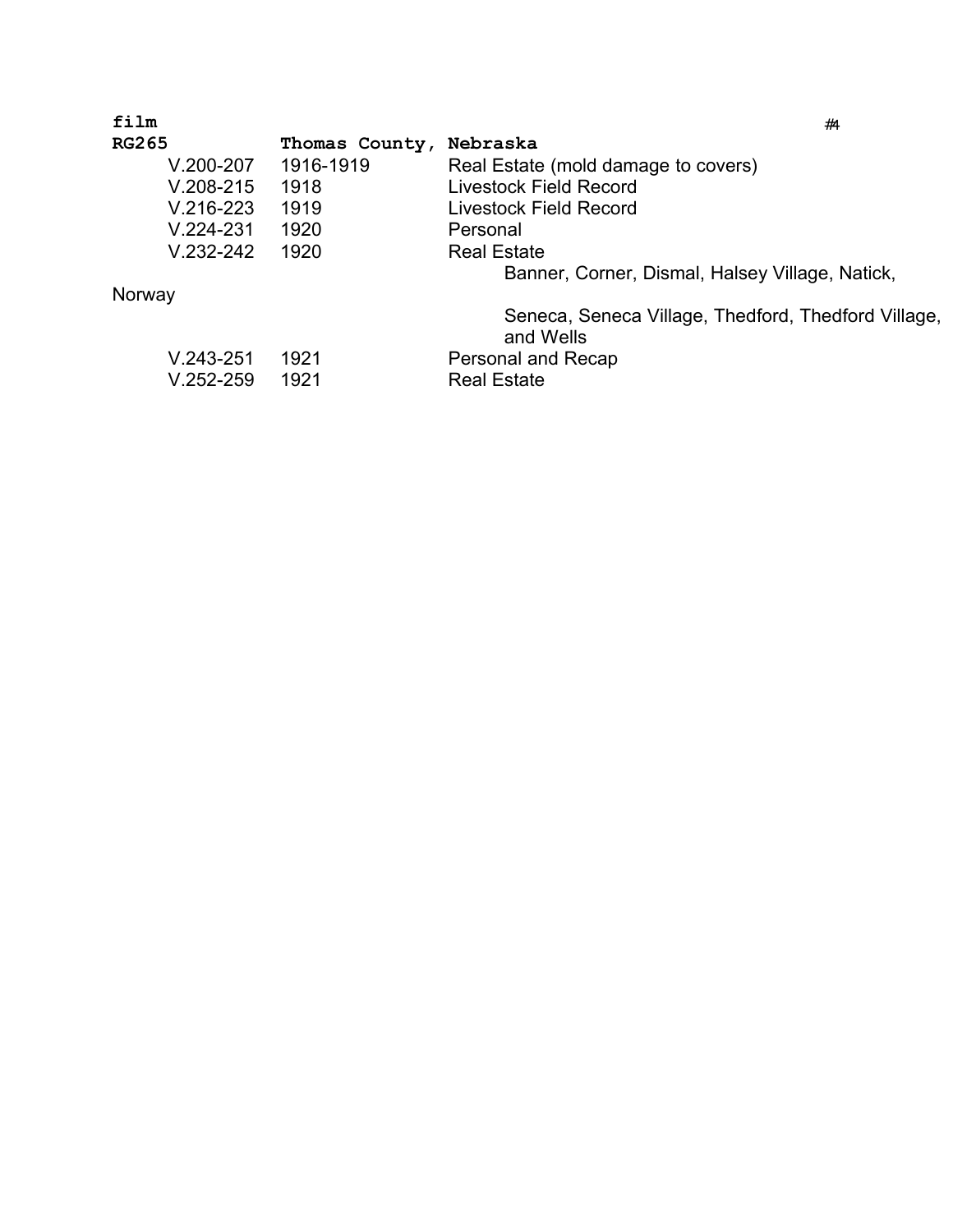**film** #<sup>5</sup>

**RG265 Thomas County, Nebraska** 

# **SUBGROUP ONE ASSESSOR**

# **SERIES ONE PRECINCT ASSESSMENT RECORDS, 1889-1937**

| $V.260-267$   | 1922      | Personal                                                                    |
|---------------|-----------|-----------------------------------------------------------------------------|
| $V.268-277$   | 1922-1923 | <b>Real Estate</b>                                                          |
| $V.278-284$   | 1923      | Personal (no Norway pct)                                                    |
| $V.285 - 291$ | 1924      | Personal (no Corner pct)                                                    |
| $V.292 - 298$ | 1925      | Personal (no Corner pct)                                                    |
| $V.299-306$   | 1924-1925 | Real Estate (no Corner pct, includes Seneca Village<br>and Thedford Village |
| $V.307 - 314$ | 1926      | Personal - MISSING                                                          |
| $V.315-322$   | 1927      | Personal - MISSING                                                          |
| $V.323 - 326$ | 1928      | Personal                                                                    |
|               |           | Banner, Natick, Seneca and Seneca Village                                   |
| $V.327-333$   | 1929      | Personal                                                                    |
|               |           | (no Corner or Wells pcts)                                                   |
|               |           | includes Thedford and Thedford Village                                      |
| $V.334-342$   | 1926-1929 | <b>Real Estate</b>                                                          |
|               |           | Natick & Wells including Village of Halsey                                  |
|               |           | <b>Wells Precinct</b>                                                       |
|               |           | Thedford, Thedford Village                                                  |
|               |           | Seneca, Seneca Village                                                      |
|               |           | Norway, Dismal and Banner precincts                                         |
| $V.343 - 349$ | 1930-1933 | <b>Real Estate</b>                                                          |
|               |           | Banner, Natick & Wells, Norway,                                             |
|               |           | Seneca, Seneca Village, Thedford, and                                       |
|               |           | <b>Thedford Village</b>                                                     |
| $V.350-354$   | 1933-1935 | <b>Real Estate</b>                                                          |
|               |           | Banner, Natick, Norway, Thedford, and<br><b>Thedford Village</b>            |
| $V.355 - 361$ | 1936-1937 | <b>Real Estate</b>                                                          |
|               |           | Banner, Natick, Norway, Seneca, Seneca Village,                             |
|               |           | Thedford, Thedford Village                                                  |
| $V.362-364$   | 1966      | <b>Real Estate</b>                                                          |
|               |           | Ranges 26-28; 29-30; and                                                    |
|               |           | Halsey, Thedford and Seneca                                                 |
|               |           |                                                                             |

**SUBGROUP TWO TREASURER**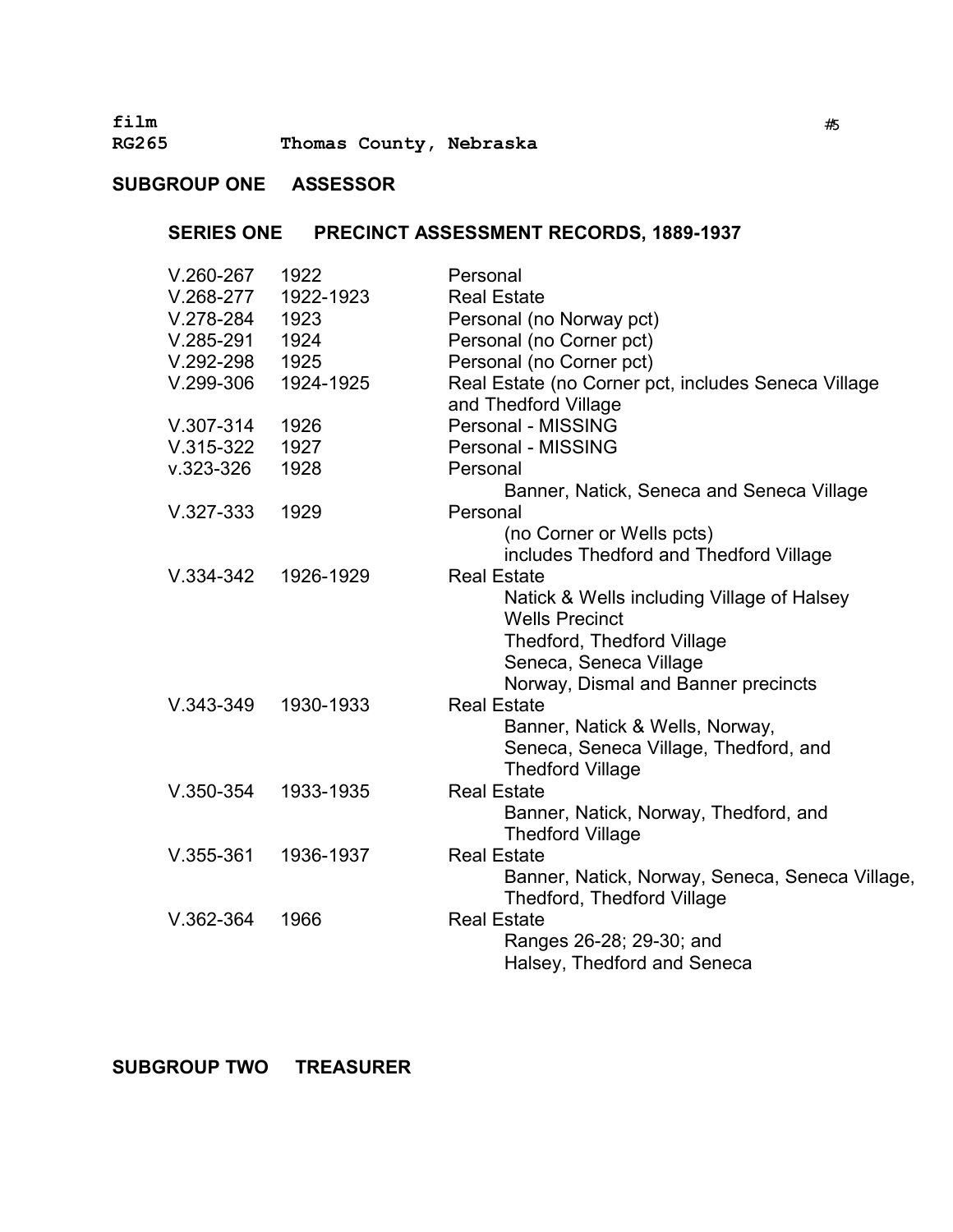**film** #<sup>6</sup> **RG265 Thomas County, Nebraska** The Archives has no records for this office

# **SUBGROUP THREE COUNTY BOARD OF COMMISSIONERS**

The Archives has no records for this office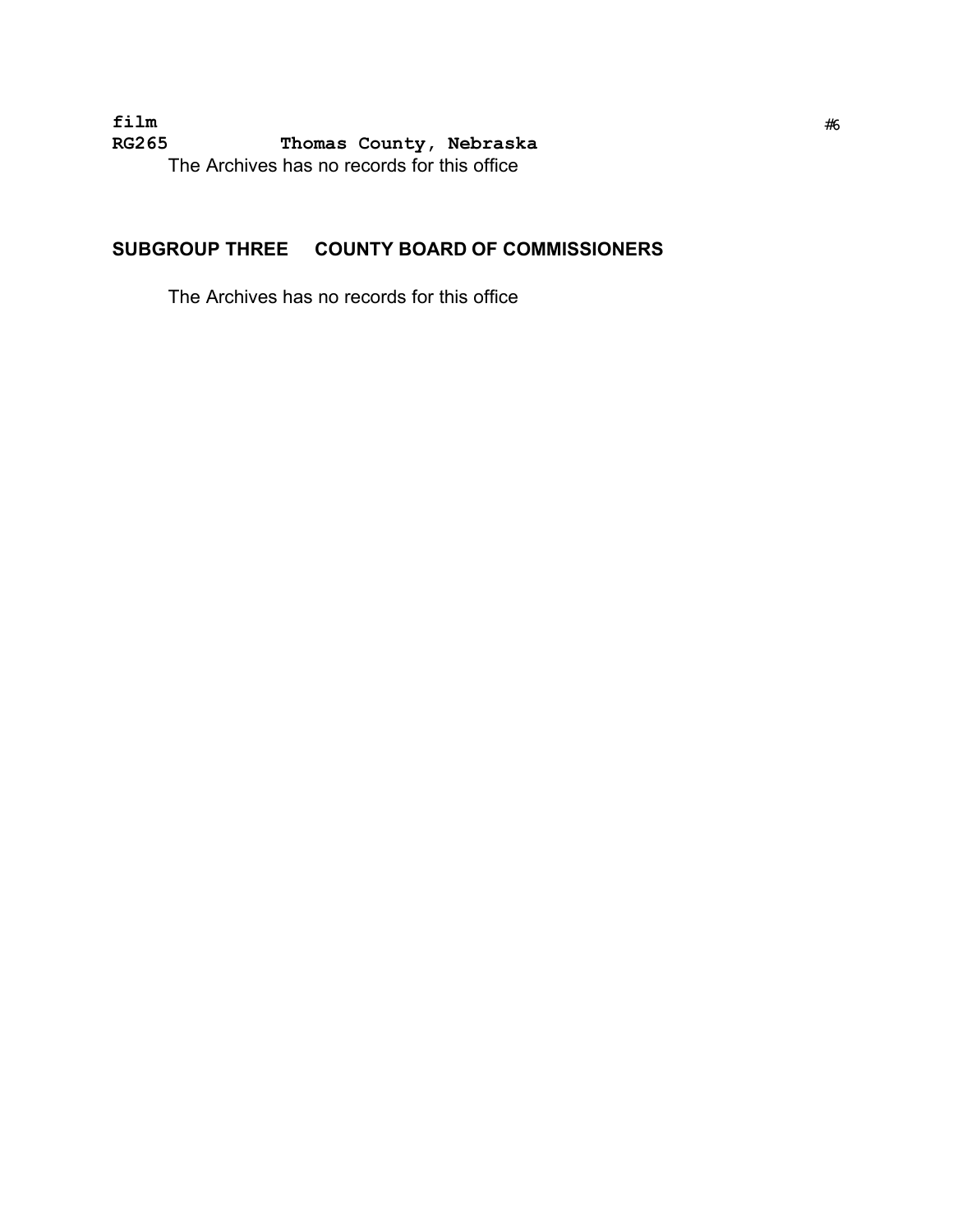## **SUBGROUP FOUR COUNTY CLERK, 1887-1993**

| film    | SERIES ONE MARRIAGE RECORDS, 1887-1993                                                                                             |
|---------|------------------------------------------------------------------------------------------------------------------------------------|
| Vol. #1 | Marriage Record, Vol. #1 (indexed)<br>p.1 (Burton-Phipps), Nov. 28, 1887<br>thru<br>p.392 (Fowler-Lowe), July 28, 1923             |
| Vol. #2 | Marriage Record, Vol. #2 (indexed)<br>p.1 (Wiggins-Licking), Sept. 21, 1923<br>thru<br>p.446 (Pierson-Madron), Oct. 23, 1971       |
| Vol. #3 | Marriage Record, Vol. #3 (indexed)<br>p.1 (Collins-Wallinger), Nov. 26, 1971<br>thru<br>93-89-129 (Lorkovic-Vopata), Sept. 3, 1993 |
| film    | SERIES ONE MARRIAGE RECORDS - MICROFILM RECORD MP4219                                                                              |
|         | الملا الملا الموجود حاجر ويسوارا الملا مورما                                                                                       |

| Roll #1                 | Item #1 - Marriage Record, Vol. #1 |
|-------------------------|------------------------------------|
| 702 expos.              | Index, A-Z, and                    |
| 1200 pp.                | p.1 (Burton-Phipps), Nov. 28, 1887 |
| <b>GSU Project thru</b> |                                    |
| #26,725                 | Item #3 - Marriage Record, Vol. #3 |
|                         | #93-89-129 (Lorkovic-Vopata)       |
|                         | September 3, 1993                  |
|                         |                                    |

# **SERIES TWO MISCELLANEOUS RECORDS, 1891-1914**

B.01 Roster of Soldiers and Sailors, 1891-1895 Labor Statistics, 1898 Voter Lists, Natick & Dismal pcts, 1914

# **SUBGROUP FIVE REGISTER OF DEEDS**

The Archives has no records for this office. For land records of this area see RG509, U.S. General Land Office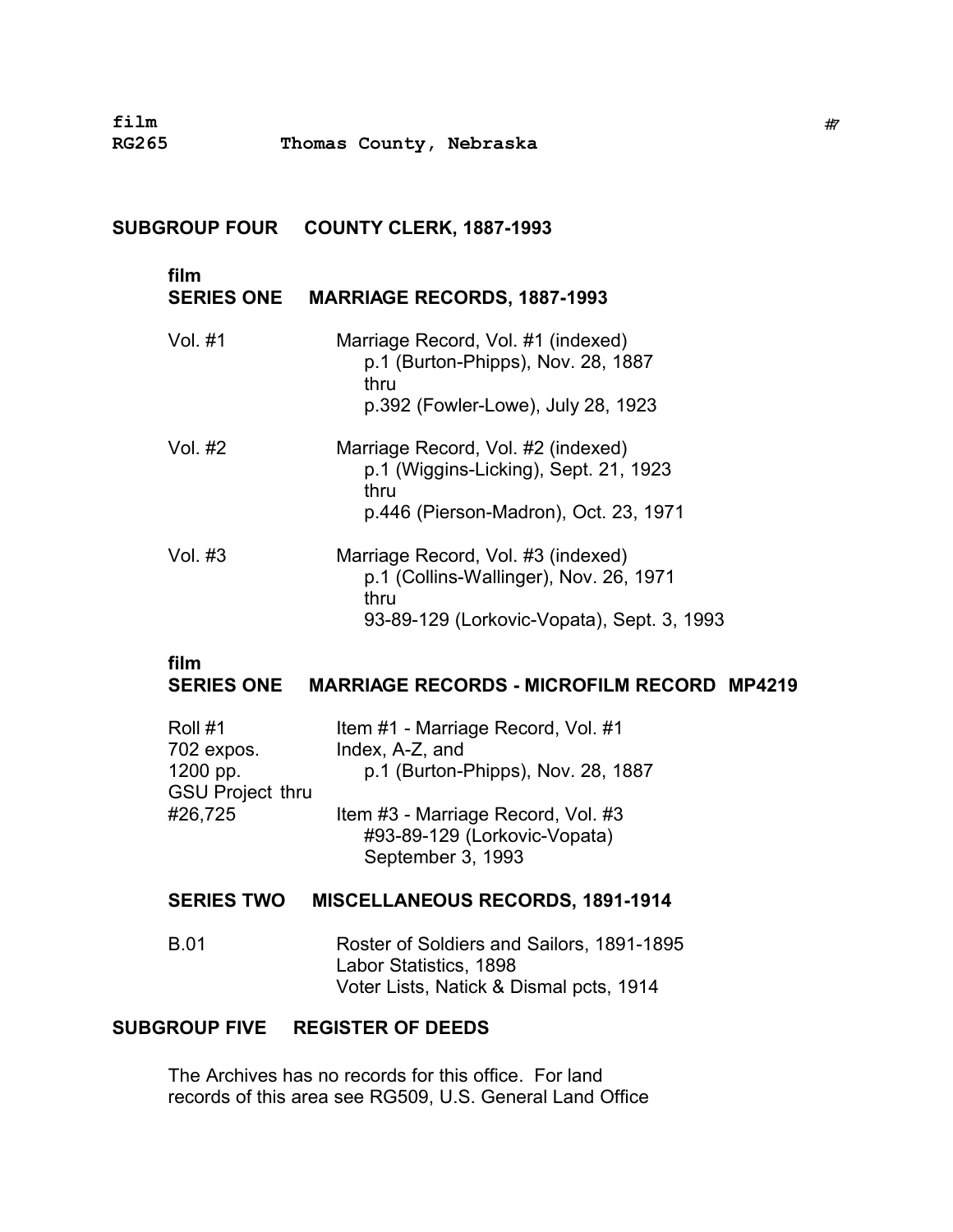**film** #<sup>8</sup> **RG265 Thomas County, Nebraska** (homesteads); MS3648, Lincoln Land Company; and MS0466, � records of the Burlington and Missouri River Railroad in � Nebraska Land Department.